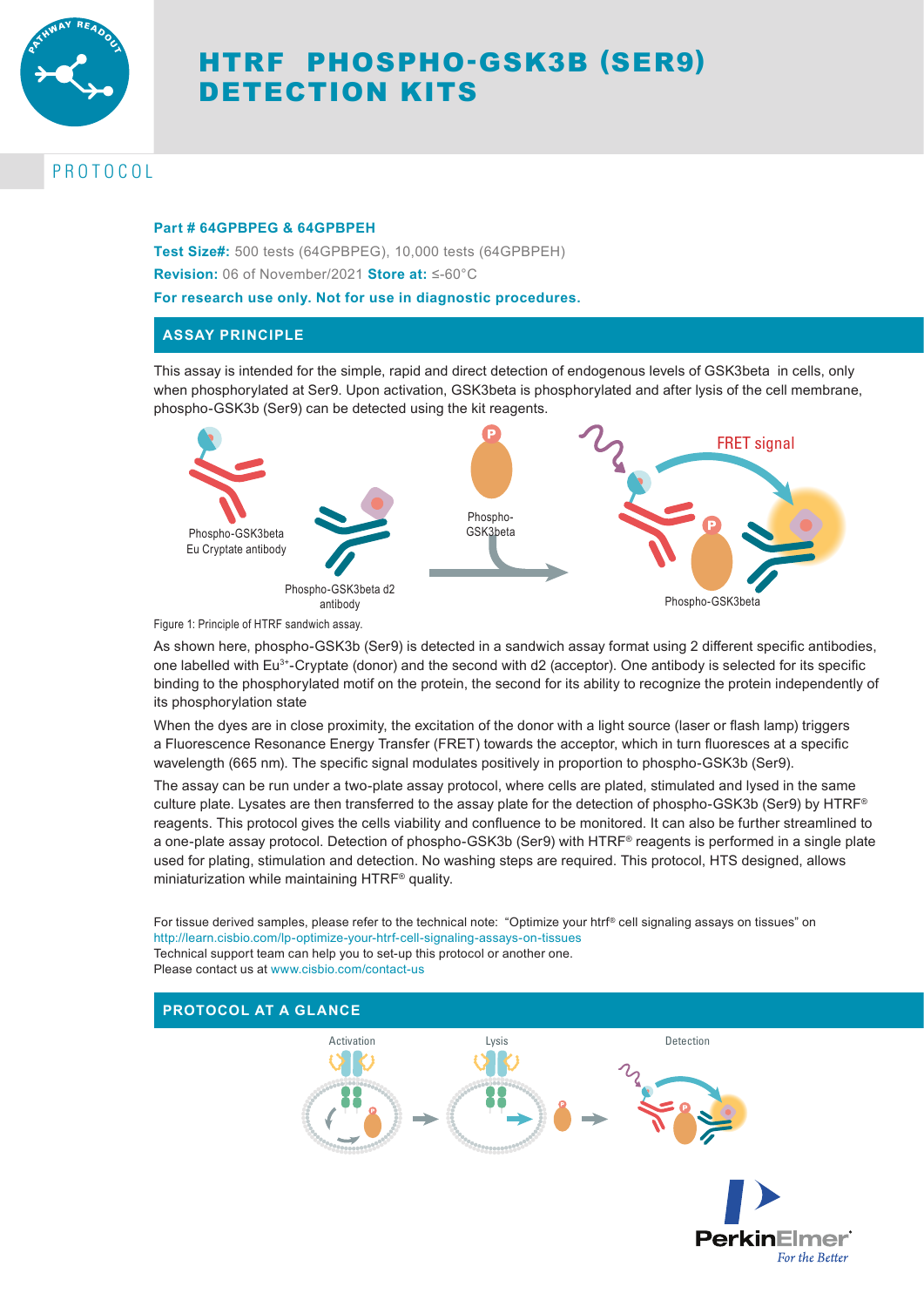





\* Depending on cell lines used, volume of lysis should be optimized.

Depending on cell lines used, it can be necessary to dilute the cell lysate to ensure samples are within the assay linear range

#### *►* **FOR HTRF CERTIFIED READER**

For more information about HTRF® compatible readers and for set-up recommendations, please visit our website at:www.cisbio.com/readers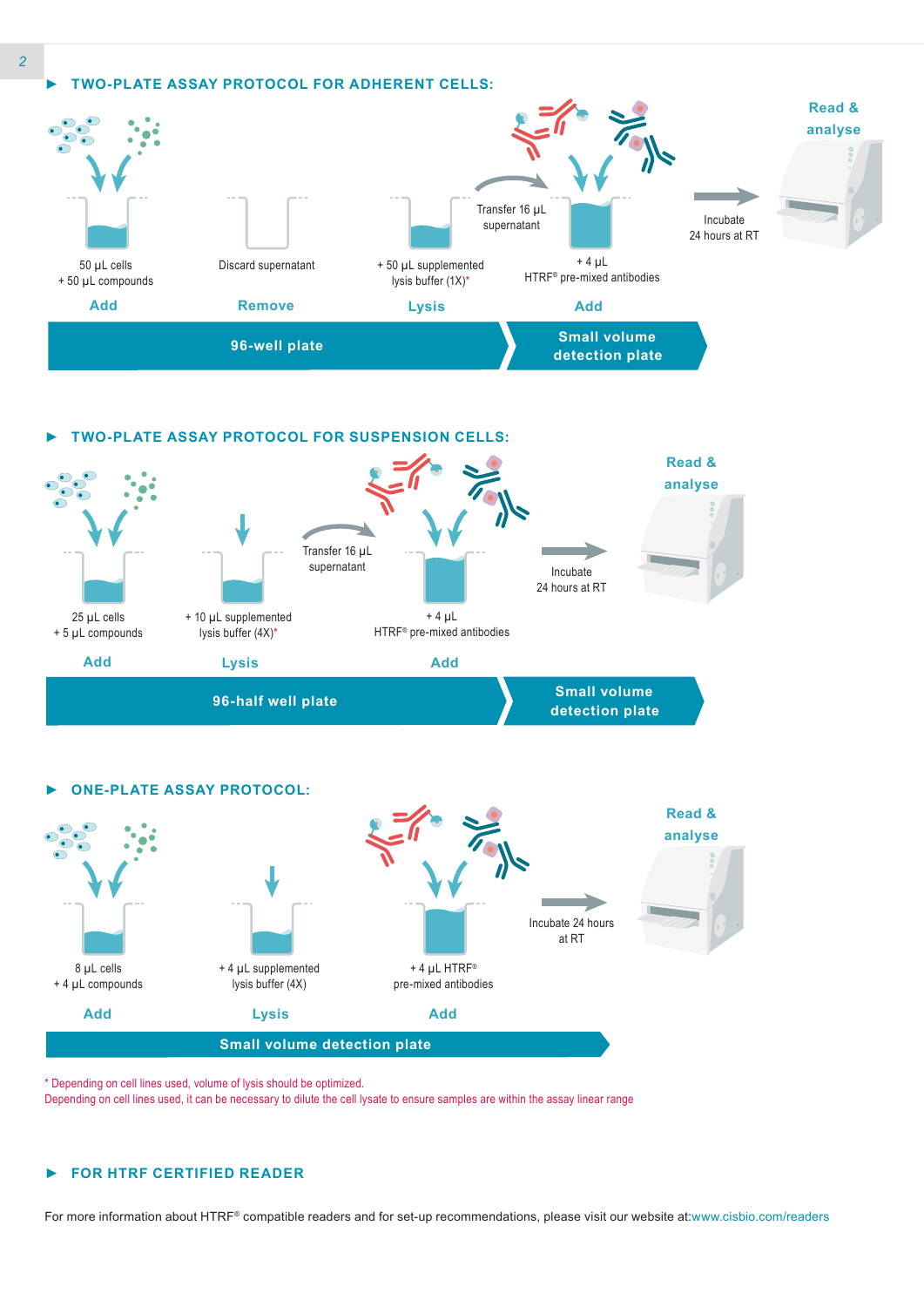#### **MATERIALS PROVIDED:**

| <b>KIT</b><br><b>COMPONENTS</b>            | <b>STORAGE</b> | <b>500 TESTS</b><br><b>CAT# 64GPBPEG</b> |                     | <b>10,000 TESTS</b><br><b>CAT#64GPBPEH</b> |                    |
|--------------------------------------------|----------------|------------------------------------------|---------------------|--------------------------------------------|--------------------|
| Control lysate<br>(ready-to-use)           | $≤-60°C$       | green cap                                | 1 vial - 150 µL     | green cap                                  | 2 vials - 150 µL   |
| Phospho-GSK3beta Eu<br>Cryptate antibody   | $≤-16°C$       | red cap                                  | 1 vial - $50 \mu L$ | red cap                                    | $1$ vial - $1$ mL  |
| Phospho-GSK3beta d2<br>antibody            | $≤-16°C$       | blue cap                                 | 1 vial - $50 \mu L$ | blue cap                                   | $1$ vial - $1$ mL  |
| Blocking reagent*<br>(stock solution 100X) | $≤-16°C$       | purple cap                               | 1 vial - 300 µL     | purple cap                                 | $3$ vials - $2$ mL |
| Lysis buffer* #4<br>(stock solution 4X)    | $≤-16°C$       | transparent cap                          | 4 vials - 2 mL      | white cap                                  | 1 vial - 130 mL    |
| Detection buffer**<br>(ready-to-use)       | $≤-16°C$       | orange cap                               | 2 vials - 2 mL      | red cap                                    | 1 vial - 50 mL     |

\* Amounts of reagents provided are sufficient for generating 50 µL of cell lysate per well.

\*\* The Detection Buffer is used to prepare working solutions of acceptor and donor reagents.

#### *►* **PURCHASE SEPARATELY**

96-well or 384-well small volume (SV) detection microplates - For more information about microplate recommendations, please visit our website at: www.cisbio.com/content/microplates-recommendations

### **STORAGE AND STABILITY**

Storage upon reception:

Store the kit at ≤-60°C or below until the expiration date indicated on the package.

Storage and stability of thawed material:

When you are ready to use the kit, take the reagents out and prepare them following the protocol provided in this document. Unused thawed reagents can be stored and conserved for future use. Refer to the table below for storage options and corresponding shelf life.



|                                                    | <b>STORAGE AFTER THAWING/</b><br><b>RECONSTITUTION</b>                                                                |
|----------------------------------------------------|-----------------------------------------------------------------------------------------------------------------------|
| Lysis Buffer / Blocking Reagent / Detection buffer | 2-8°C until the expiration date indicated on the package                                                              |
| Antibodies*                                        | 2-8°C for 48h or freeze at -16°C or below until the expiration<br>date indicated on the package for long term storage |
| Protein/standard / Control Lysate*                 | freeze at -60°C or below until the expiration date indicated on<br>the package for long term storage                  |

\*For Antibodies, Protein, Standard & control lysate, Stock solutions may be thawed and frozen only once. Freeze in aliquots to avoid multiple freeze/thaw cycles (once aliquoted, single use of the reagent). Volume of antibodies aliquots should not be under 10µL. Volume of Protein, Standard & control lysate aliquots should not be under 20µL.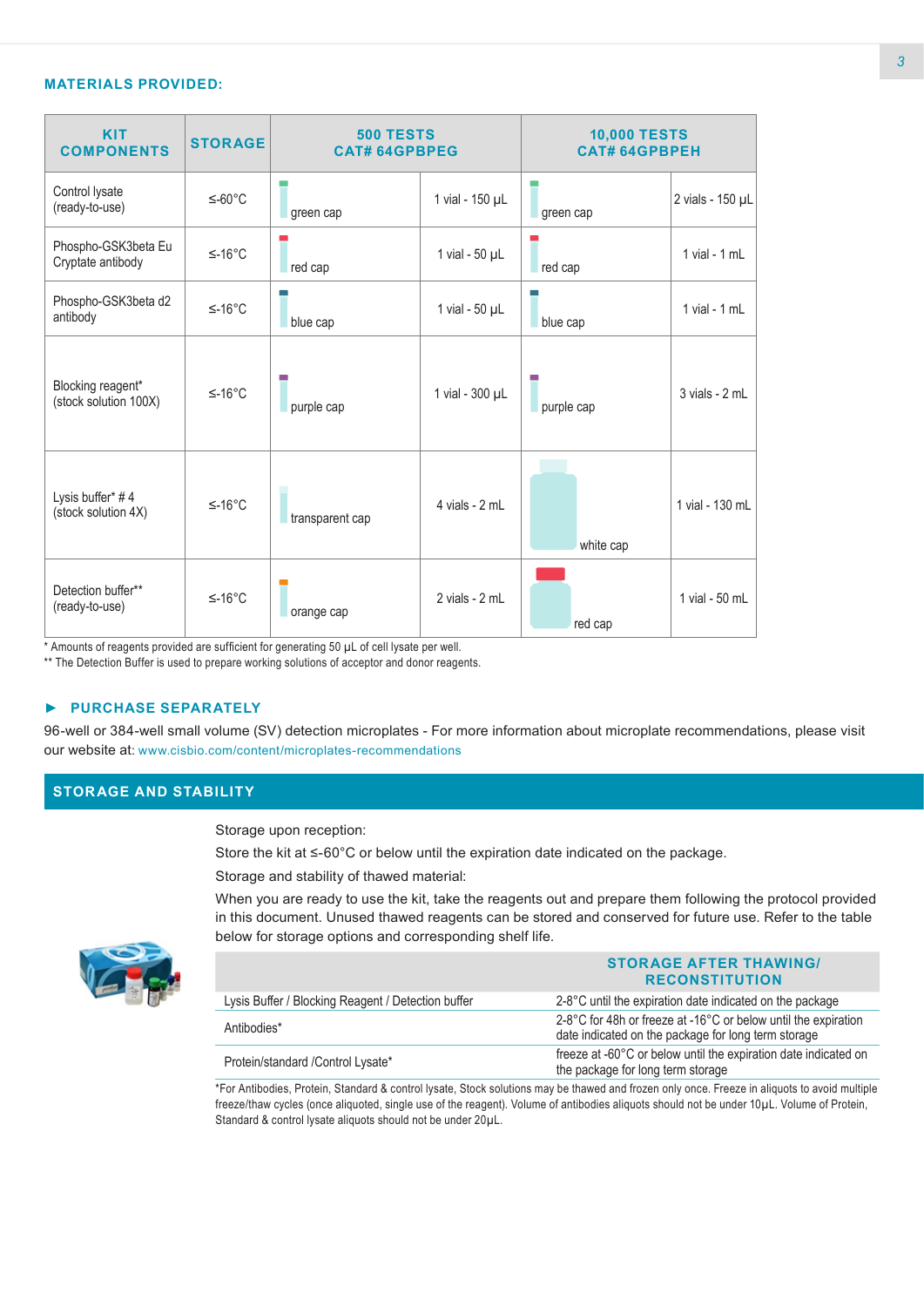#### **REAGENT PREPARATION** *4*

Allow all reagents to thaw before use. We recommend centrifuging the vials gently after thawing, before pipeting the stock solutions. Prepare the working solutions from stock solutions by following the instructions below.

#### **TO PREPARE WORKING CONTROL LYSATE SOLUTION**

The control lysate is only provided as an internal assay control to check the quality of the results obtained. The window between control lysate and negative control should be greater than 2.

Thaw the control lysate. Mix gently, the control lysate is ready to use.

#### **TO PREPARE WORKING ANTIBODY SOLUTIONS:**

HTRF® reagent concentrations have been set for optimal assay performances. Note that any dilution or improper use of the d2 and Eu Cryptate-antibodies will impair the assay's quality. Be careful, as working solution preparation for antibodies may differ between the 500 and 10,000 tests data point kit.

Antibody working solutions are stable for 2 days at 2-8°C. Dilute the antibodies with detection buffer. In practice:

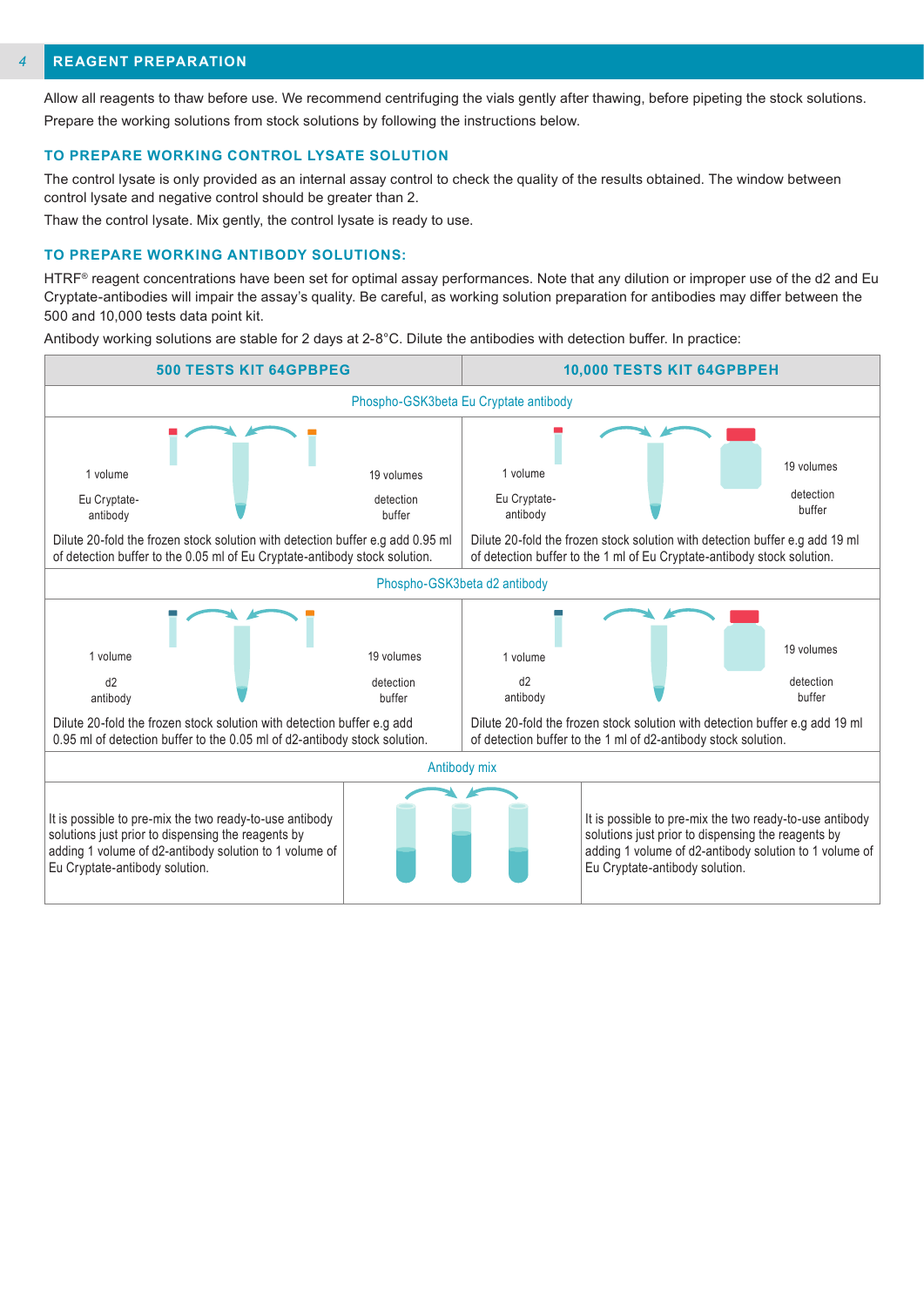#### **TO PREPARE SUPPLEMENTED LYSIS BUFFER:**

Make sure that the lysate has been generated by using the kit reagents.

Supplemented lysis buffer differs between the protocols. Make sure to use the appropriate supplemented lysis buffer depending on the chosen protocol's specification.

Prepare the required amount of supplement lysis buffer before running the assay, working solutions are stable for 2 days at 2-8°C.

#### *► Supplemented Lysis buffer 4X for two-plate assay protocol on suspension cells & one-plate assay protocol*

Determine the amount of supplemented lysis buffer needed for the experiment. Each well requires 4 μL of supplemented lysis buffer for one-plate assay protocol and 10 μL for two-plate assay protocol on suspension cells. Dilute the blocking reagent stock solution 25-fold with lysis buffer 4X. In practice:



#### *► Supplemented Lysis buffer 1X for two-plate assay protocol on adherent cells*

Determine the amount of supplemented lysis buffer needed for the experiment. Each well requires generally 50 µL of supplemented lysis buffer. Prepare a lysis buffer solution 1X and then dilute the blocking reagent stock solution 100-fold with this lysis buffer 1X. In practice:

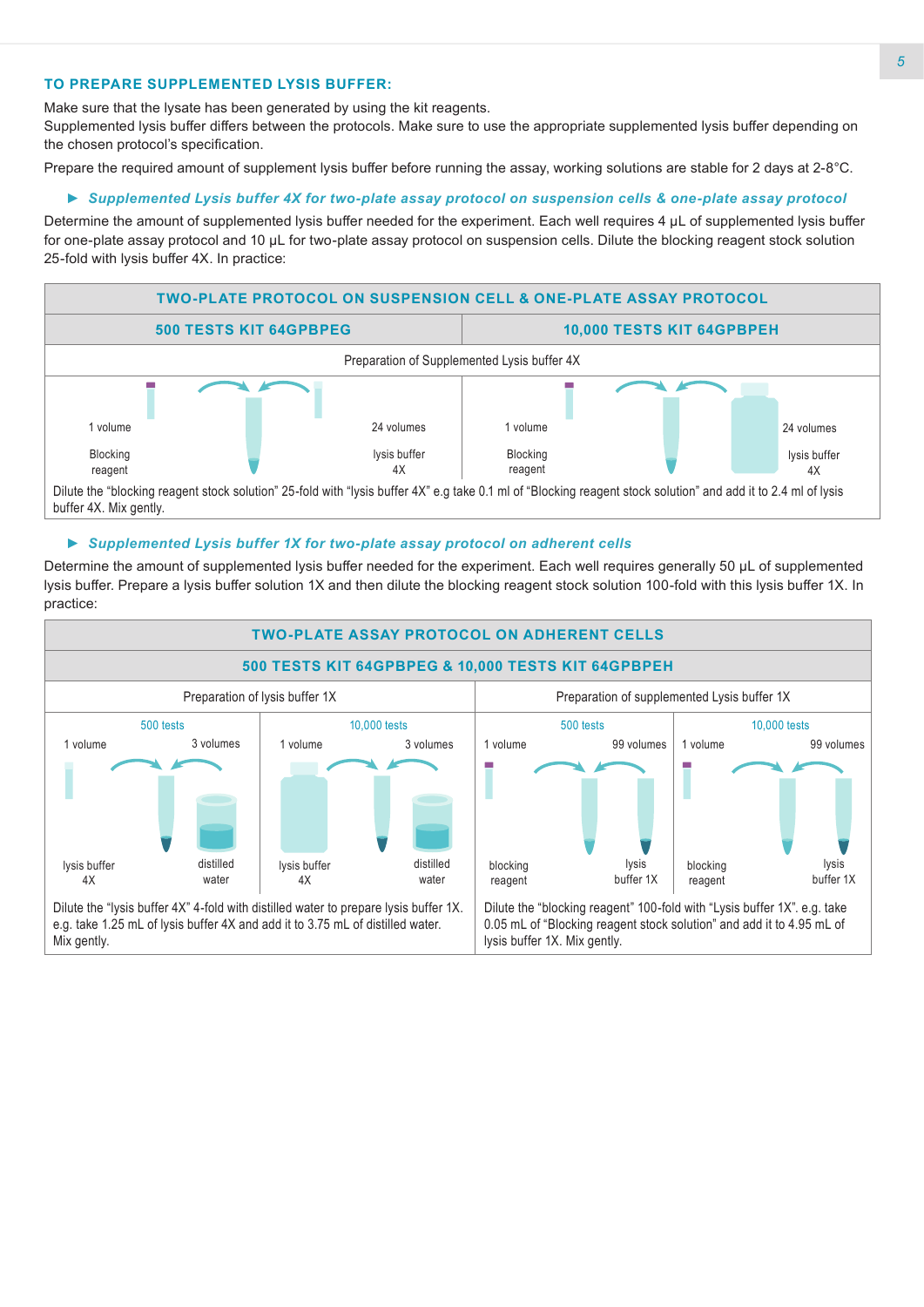|                                                          | <b>GENERAL LAB WORK PRIOR USING CISBIO KIT: CELLS PREPARATION</b>                                                                                                                                                                                                                                                                                 |                                                                                                                                       |                                          |                       |  |
|----------------------------------------------------------|---------------------------------------------------------------------------------------------------------------------------------------------------------------------------------------------------------------------------------------------------------------------------------------------------------------------------------------------------|---------------------------------------------------------------------------------------------------------------------------------------|------------------------------------------|-----------------------|--|
|                                                          | <b>FOR ADHERENT CELLS</b>                                                                                                                                                                                                                                                                                                                         | <b>FOR SUSPENSION CELLS</b>                                                                                                           |                                          |                       |  |
|                                                          | Plate 50 µL of cells in 96-well tissue-culture treated<br>plate in appropriate growth medium and incubate<br>overnight, at 37°C in CO2 atmosphere.                                                                                                                                                                                                | Plate 25 µL of cells in 96 half-well plate in your<br>appropriate medium.                                                             |                                          |                       |  |
|                                                          | Cell seeding densities of 100 K cells/well are generally sufficient for most cell lines, but optimization of cell<br>seeding densities is recommended.<br>Depending on receptor a starving step with serum-free medium could be essential.                                                                                                        |                                                                                                                                       | 96-well culture plate                    |                       |  |
| $\overline{2}$                                           | Dispense 50 µL of compound (2X) diluted in cell<br>culture serum-free medium                                                                                                                                                                                                                                                                      | Dispense $5 \mu L$ of compound (6X), diluted in your<br>appropriate medium.                                                           |                                          |                       |  |
|                                                          | For most compound, incubation time is between 10 and 30 minutes at 37°C.<br>We recommend a time course study to determine the optimal stimulation time.                                                                                                                                                                                           |                                                                                                                                       | 96-well culture plate                    |                       |  |
| $\overline{\mathbf{3}}$                                  | Remove carefully cell supernatant either by aspirating<br>supernatant or by flicking the plate.                                                                                                                                                                                                                                                   | Do not remove your appropriate medium.                                                                                                | Discard supernatant (for adherent cells) | 96-well culture plate |  |
|                                                          | PHOSPHO-GSK3BETA DETECTION USING CISBIO KIT                                                                                                                                                                                                                                                                                                       |                                                                                                                                       |                                          |                       |  |
| <b>FOR ADHERENT CELLS</b><br><b>FOR SUSPENSION CELLS</b> |                                                                                                                                                                                                                                                                                                                                                   |                                                                                                                                       |                                          |                       |  |
| $\overline{\mathbf{A}}$                                  | Immediately add 50 µL of supplemented lysis buffer<br>$(1X)$ and incubate for at least 30 minutes at room<br>temperature under shaking.                                                                                                                                                                                                           | Immediately add 10 µL of supplemented lysis buffer<br>(4X) and incubate for at least 30 minutes at room<br>temperature under shaking. |                                          |                       |  |
|                                                          | Use the appropriate supplemented lysis buffer and incubate at room temperature with shaking.<br>Lysis incubation time may be optimized. Lysis volume can be decreased down to 25 µL.                                                                                                                                                              |                                                                                                                                       | 96-well culture plate                    |                       |  |
| 5                                                        | After homogenization by pipeting up and down, transfer 16 µL of cell lysate from the 96-well cell-culture plate<br>to a small volume (SV) white detection plate.<br>Depending on cell lines used, it can be necessary to dilute the cell lysate to ensure samples are within the                                                                  |                                                                                                                                       |                                          |                       |  |
|                                                          | assay linear range                                                                                                                                                                                                                                                                                                                                | 96-well culture plate                                                                                                                 | SV detection plate                       |                       |  |
| 6                                                        | Add 4 $\mu$ L of premixed antibody solutions (vol/vol) prepared in the detection buffer.<br>Cover the plate with a plate sealer.<br>Incubate 24 hours at room temperature.<br>Set up your reader for Eu3+ Cryptate and read the fluorescence emission at two different wavelenghts<br>(665nm and 620nm) on a compatible HTRF <sup>®</sup> reader. |                                                                                                                                       |                                          |                       |  |
|                                                          |                                                                                                                                                                                                                                                                                                                                                   |                                                                                                                                       |                                          | SV detection plate    |  |

## *► Standard protocol for two-plate assay protocol in 20 µL final volume (after lysis step)*

|        | <b>NON TREATED</b><br><b>CELL LYSATE</b>                                        | <b>TREATED CELL</b><br><b>LYSATE</b>     | <b>CONTROL</b><br><b>LYSATE</b>     | <b>NEGATIVE</b><br><b>CONTROL</b>                     |
|--------|---------------------------------------------------------------------------------|------------------------------------------|-------------------------------------|-------------------------------------------------------|
| Step 1 | Dispense 16 µL of non<br>treated cell lysate                                    | Dispense 16 µL of treated<br>cell lysate | Dispense 16 µL of control<br>lysate | Dispense 16 µL of<br>supplemented lysis<br>buffer(1X) |
| Step 2 | Add 2 µL of Phospho-GSK3beta d2 antibody working solution to all wells          |                                          |                                     |                                                       |
| Step 3 | Add 2 µL of Phospho-GSK3beta Eu Cryptate antibody working solution to all wells |                                          |                                     |                                                       |
| Step 4 | Cover the plate with a plate sealer. Incubate 24 hours at room temperature.     |                                          |                                     |                                                       |
| Step 5 | Remove the plate sealer and read on an HTRF compatible reader                   |                                          |                                     |                                                       |

The Negative control is used to check the non-specific signal. The ratio between control lysate signal / non-specific signal should be greater than 2.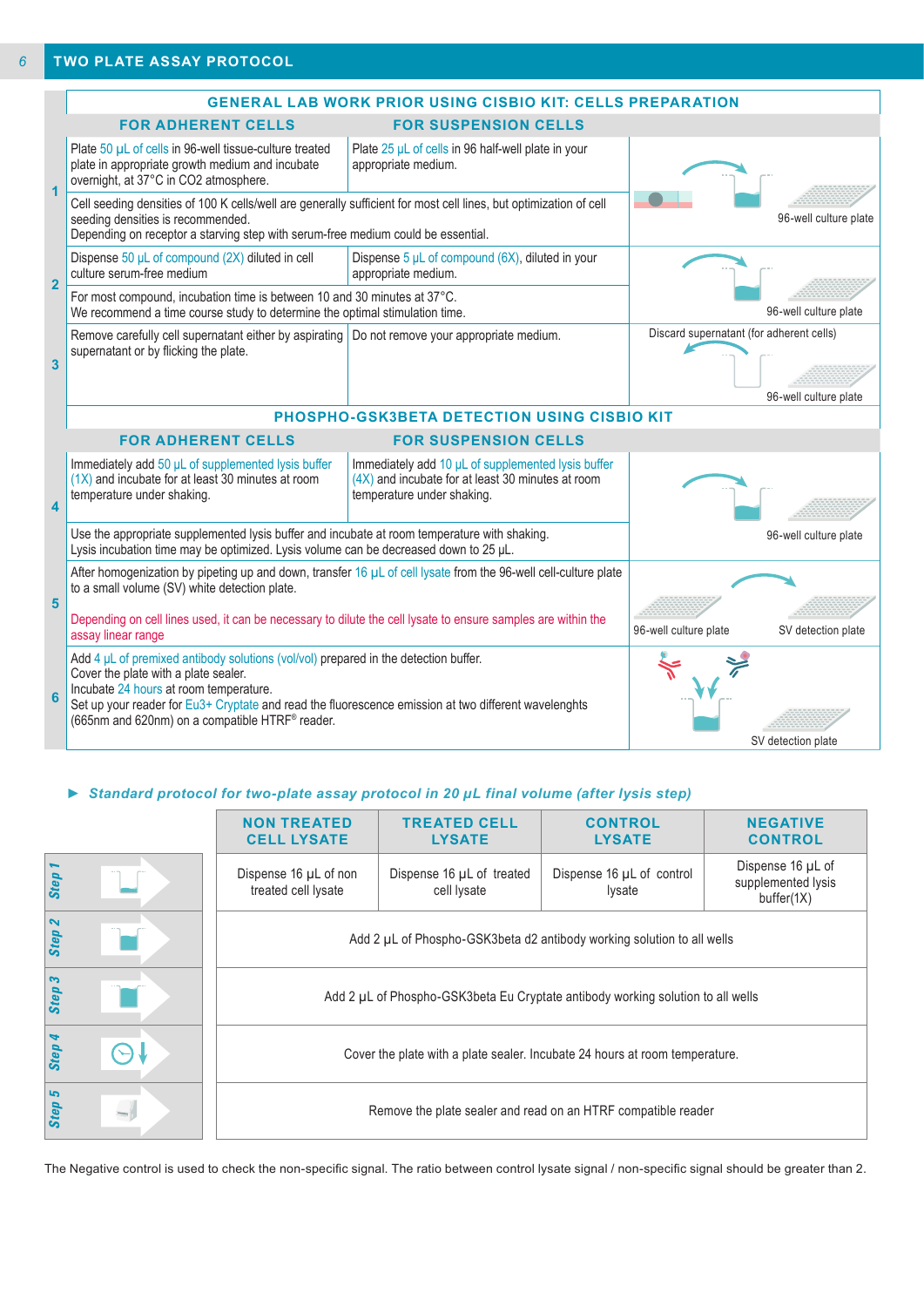#### **ONE PLATE ASSAY PROTOCOL**



#### *► Standard protocol for one-plate assay protocol in 20 µL final volume*

|                           |                                          | <b>NON TREATED CELL</b><br><b>LYSATE</b>                                    | <b>TREATED CELL</b><br><b>LYSATE</b> | <b>NEGATIVE</b><br><b>CONTROL</b>                                                                                                                      | <b>CONTROL LYSATE</b>               |  |
|---------------------------|------------------------------------------|-----------------------------------------------------------------------------|--------------------------------------|--------------------------------------------------------------------------------------------------------------------------------------------------------|-------------------------------------|--|
| മ<br>⋖                    | <b>Step</b>                              | Dispense 8 µL of cells                                                      |                                      |                                                                                                                                                        |                                     |  |
| <b>WORK</b><br>GENERAL    | $\boldsymbol{\mathsf{N}}$<br><b>Step</b> | Add 4 µL of your appropriate<br>medium                                      | Add 4 µL of compound<br>(3X)         | Add 12 µL of your appropriate<br>medium                                                                                                                | Dispense 16 µL of control<br>lysate |  |
|                           | S<br><b>Step</b>                         | Add 4 $\mu$ L of supplemented lysis buffer (4X) - 30 min/RT.                |                                      |                                                                                                                                                        |                                     |  |
| <b>DETECTION</b>          | ↬<br><b>Step</b>                         | Add 2 µL of Phospho-GSK3beta d2 antibody solution to all wells              |                                      |                                                                                                                                                        |                                     |  |
| <b>.GSK3BETA</b><br>STEPS | ما<br><b>Step</b>                        | Add 2 µL of Phospho-GSK3beta Eu Cryptate antibody solution to all wells     |                                      |                                                                                                                                                        |                                     |  |
| <b>OSPHO</b>              | G<br><b>Step</b>                         | Cover the plate with a plate sealer. Incubate 24 hours at room temperature. |                                      |                                                                                                                                                        |                                     |  |
| 홊                         | <b>Step</b>                              | Remove the plate sealer and read on an HTRF compatible reader               |                                      |                                                                                                                                                        |                                     |  |
|                           |                                          |                                                                             |                                      | The Negative control is used to check the non-specific signal. The ratio between control lysate signal / non-specific signal should be greater than 2. |                                     |  |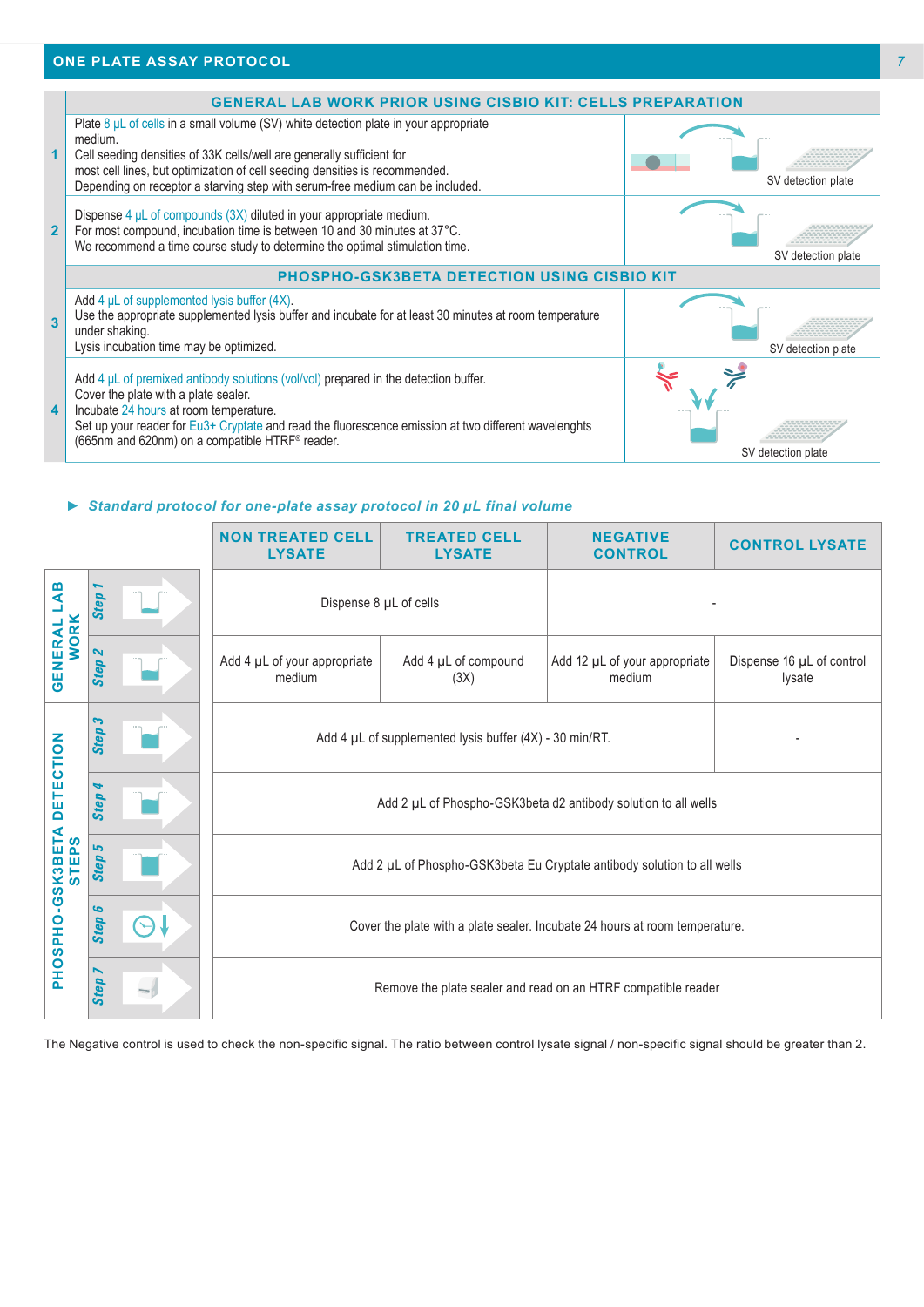#### **DATA REDUCTION & INTERPRETATION** *8*

1. Calculate the ratio of the acceptor and donor emission signals for each individual well.

$$
Ratio = \frac{Signal 665 nm}{Signal 620 nm} \times 10^4
$$

2. Calculate the % CVs. The mean and standard deviation can then be worked out from ratio replicates.

$$
CV (\%) = \frac{Standard deviation}{Mean Ratio} \times 100
$$

For more information about data reduction, please visit www.cisbio.com/data-reduction

#### **RESULTS**

These data should be considered only as an example. Results may vary from one HTRF® compatible reader to another.

The curves are drawn up by plotting HTRF Ratio versus the log [compound] concentrations.

Results on MCF7 cells (100,000 cells/well), using the two-plate assay protocol for adherent cells.

Cells were treated with increasing concentrations of UCN01 for 2H, then stimulated with Insulin 1.72µM (30min) and finally lysed with 50 µL of supplemented lysis buffer #4 for 30 minutes at room temperature.

|             |                     |       | Phospho-GSK3beta |
|-------------|---------------------|-------|------------------|
| [UCN-01] µM | log [UCN-01]<br>(M) | Ratio | <b>CV %</b>      |
| $1, E-05$   | $-11$               | 9188  | 1%               |
| $1, E - 04$ | $-10$               | 9098  | 3%               |
| $1, E-03$   | -9                  | 8161  | 2%               |
| $1, E - 02$ | -8                  | 9789  | 3%               |
| $1, E - 01$ | $-7$                | 8637  | 8%               |
| $1, E + 00$ | -6                  | 7277  | 5%               |
| $1, E + 01$ | -5                  | 4244  | 8%               |
| $1,E+02$    | $-4$                | 1292  | 5%               |
| $1, E + 03$ | -3                  | 1083  | 7%               |
|             |                     |       |                  |

| Negative control | 441  | 5%    |
|------------------|------|-------|
| Control Iysate   | 1919 | $1\%$ |